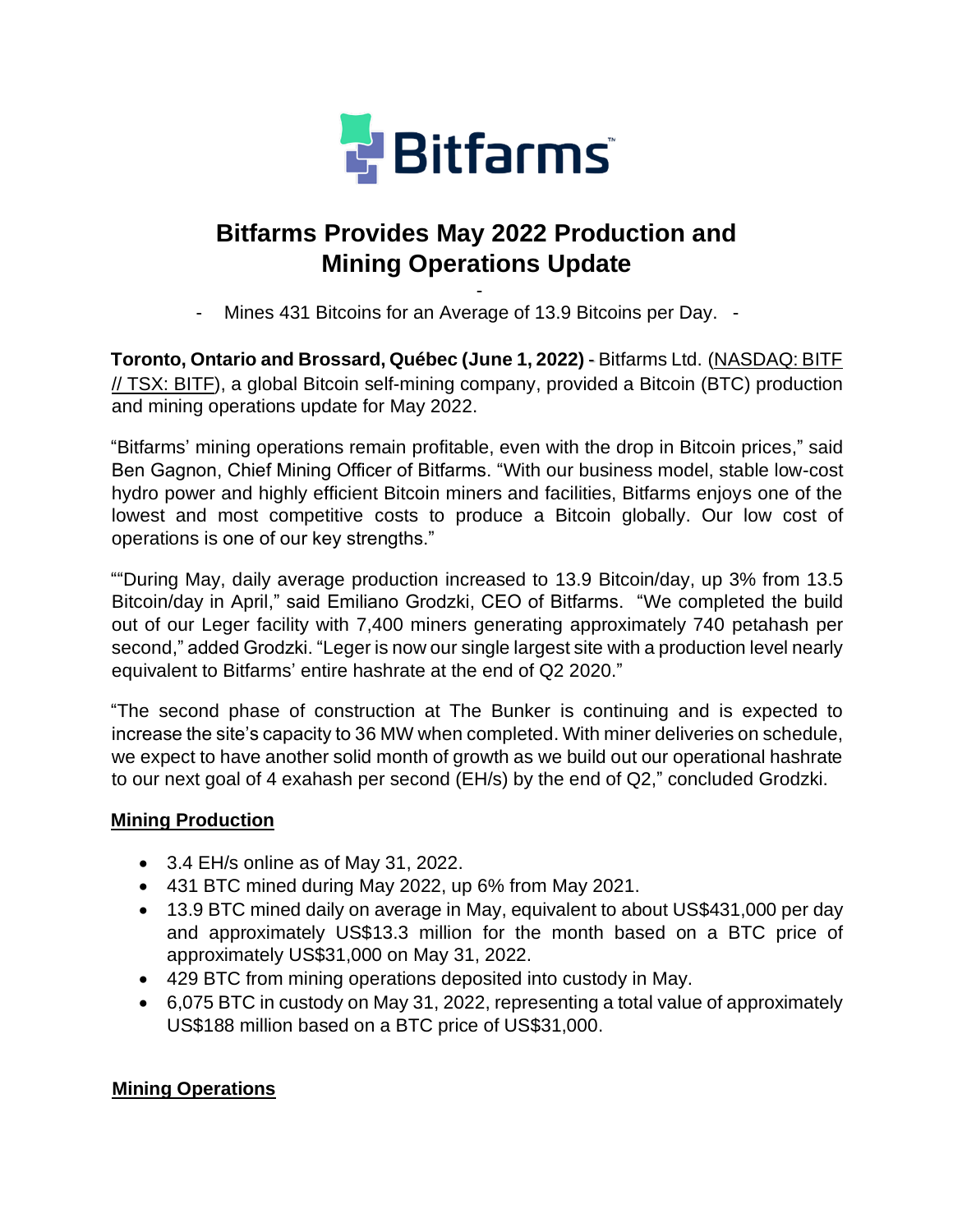- Completed the build out at the Leger site in City of Sherbrooke, Québec.
- Permanently reduced de la Pointe site down to 18 MW as part of our phased relocation and expansion within the City of Sherbrooke.

### **Bitfarms' BTC 2022 Monthly Production**

| <b>Month</b> | <b>BTC</b> |
|--------------|------------|
| January      | 301        |
| February     | 298        |
| March        | 363        |
| April        | 405        |
| May          | 431        |

#### **Analyst and Institutional Investor Day, June 22, 2022**

Bitfarms will host an Analyst and Institutional Investor Day on June 22, 2022, both online and in-person in Montreal. In-person attendance requires advanced registration and is available by invitation. For more information, interested parties may contact LHA Investor Relations at [bitfarms@lhai.com.](mailto:bitfarms@lhai.com)

A webcast of the event, along with supporting materials, will be available on the Company's Investor Relations website. Interested parties may register for the webcast in advance here:

#### Webcast Registration - [Bitfarms Analyst & Institutional Investor Day](https://event.choruscall.com/mediaframe/webcast.html?webcastid=4y9yGwv1)

A replay of the webcast and related presentation materials will be made available following the conclusion of the event.

#### **About Bitfarms Ltd.**

Founded in 2017, Bitfarms is a global Bitcoin self-mining company, running vertically integrated mining operations with onsite technical repair, proprietary data analytics and Company-owned electrical engineering and installation services to deliver high operational performance and uptime.

Having demonstrated rapid growth and stellar operations, Bitfarms became the first Bitcoin mining company to complete its long form prospectus with the Ontario Securities Commission and started trading on the TSX-V in July 2019. On February 24, 2021, Bitfarms was honoured to be announced as a Rising Star by the TSX-V. On June 21, 2021, Bitfarms started trading on the Nasdaq Stock Market. On February 24, 2022, the Company was further honoured by the TSX-V as Venture 50 Winner, placing first in the Technology sector. On April 8, 2022, Bitfarms up-listed from the TSX-V to the TSX.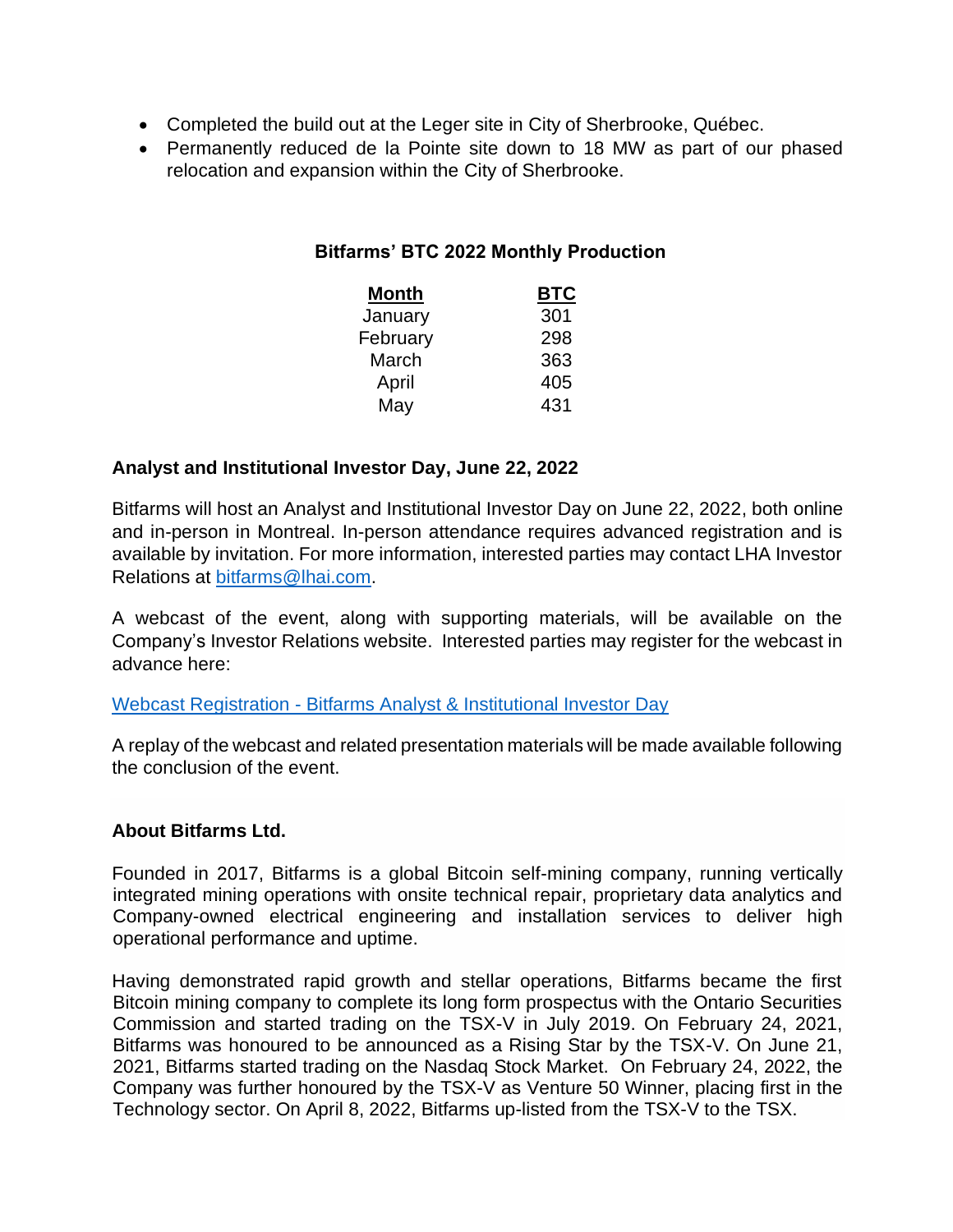Operationally, Bitfarms has a diversified production platform with seven industrial scale facilities located in Québec, one in Washington state, and one in Paraguay. Each facility is over 99% powered with environmentally friendly hydro power and secured with longterm power contracts. Bitfarms is currently the only publicly traded pure-play mining company audited by a Big Four accounting firm.

To learn more about Bitfarms' events, developments, and online communities:

Website: [www.bitfarms.com](https://cts.businesswire.com/ct/CT?id=smartlink&url=http%3A%2F%2Fwww.bitfarms.com&esheet=52352512&newsitemid=20201222005172&lan=en-US&anchor=www.bitfarms.com&index=2&md5=8a9d4e770ff4a5696a36ad864bb10f7e)

[https://www.facebook.com/bitfarms/](https://cts.businesswire.com/ct/CT?id=smartlink&url=https%3A%2F%2Fwww.facebook.com%2Fbitfarms%2F&esheet=52352512&newsitemid=20201222005172&lan=en-US&anchor=https%3A%2F%2Fwww.facebook.com%2Fbitfarms%2F&index=3&md5=b6e44e25b52add15c33e867ef844a87f) [https://twitter.com/Bitfarms\\_io](https://cts.businesswire.com/ct/CT?id=smartlink&url=https%3A%2F%2Ftwitter.com%2FBitfarms_io&esheet=52352512&newsitemid=20201222005172&lan=en-US&anchor=https%3A%2F%2Ftwitter.com%2FBitfarms_io&index=4&md5=ea5504adaee0d8d42bb82da141578a4c) [https://www.instagram.com/bitfarms/](https://cts.businesswire.com/ct/CT?id=smartlink&url=https%3A%2F%2Fwww.instagram.com%2Fbitfarms%2F&esheet=52352512&newsitemid=20201222005172&lan=en-US&anchor=https%3A%2F%2Fwww.instagram.com%2Fbitfarms%2F&index=5&md5=c23e35264dd3b32f731404db5d27ba13) [https://www.linkedin.com/company/bitfarms/](https://cts.businesswire.com/ct/CT?id=smartlink&url=https%3A%2F%2Fwww.linkedin.com%2Fcompany%2Fbitfarms%2F&esheet=52352512&newsitemid=20201222005172&lan=en-US&anchor=https%3A%2F%2Fwww.linkedin.com%2Fcompany%2Fbitfarms%2F&index=6&md5=b1358cccd49bdc78b84622ab953c638b)

#### *Cautionary Statement*

*Trading in the securities of the Company should be considered highly speculative. No stock exchange, securities commission or other regulatory authority has approved or disapproved the information contained herein. Neither the Toronto Stock Exchange, Nasdaq, or any other securities exchange or regulatory authority accepts responsibility for the adequacy or accuracy of this release.*

#### *Forward-Looking Statements*

*This news release contains certain "forward-looking information" and "forward-looking statements" (collectively, "forward-looking information") that are based on expectations,*  estimates and projections as at the date of this news release and are covered by safe *harbors under Canadian and United States securities laws. The statements and information in this release regarding expansion plans, including construction at the Bunker, expectations for monthly growth, targets, and goals for productive capacity and hashrate sand other future plans and objectives of the Company are forward-looking information. Other forward-looking information includes, but is not limited to, information concerning: the intentions, plans and future actions of the Company, as well as Bitfarms' ability to successfully mine digital currency, revenue increasing as currently anticipated, the ability to profitably liquidate current and future digital currency inventory, volatility of network difficulty and digital currency prices and the potential resulting significant negative impact on the Company's operations, the construction and operation of expanded blockchain infrastructure as currently planned, and the regulatory environment for cryptocurrency in the applicable jurisdictions.*

*Any statements that involve discussions with respect to predictions, expectations, beliefs, plans, projections, objectives, assumptions, future events or performance (often but not*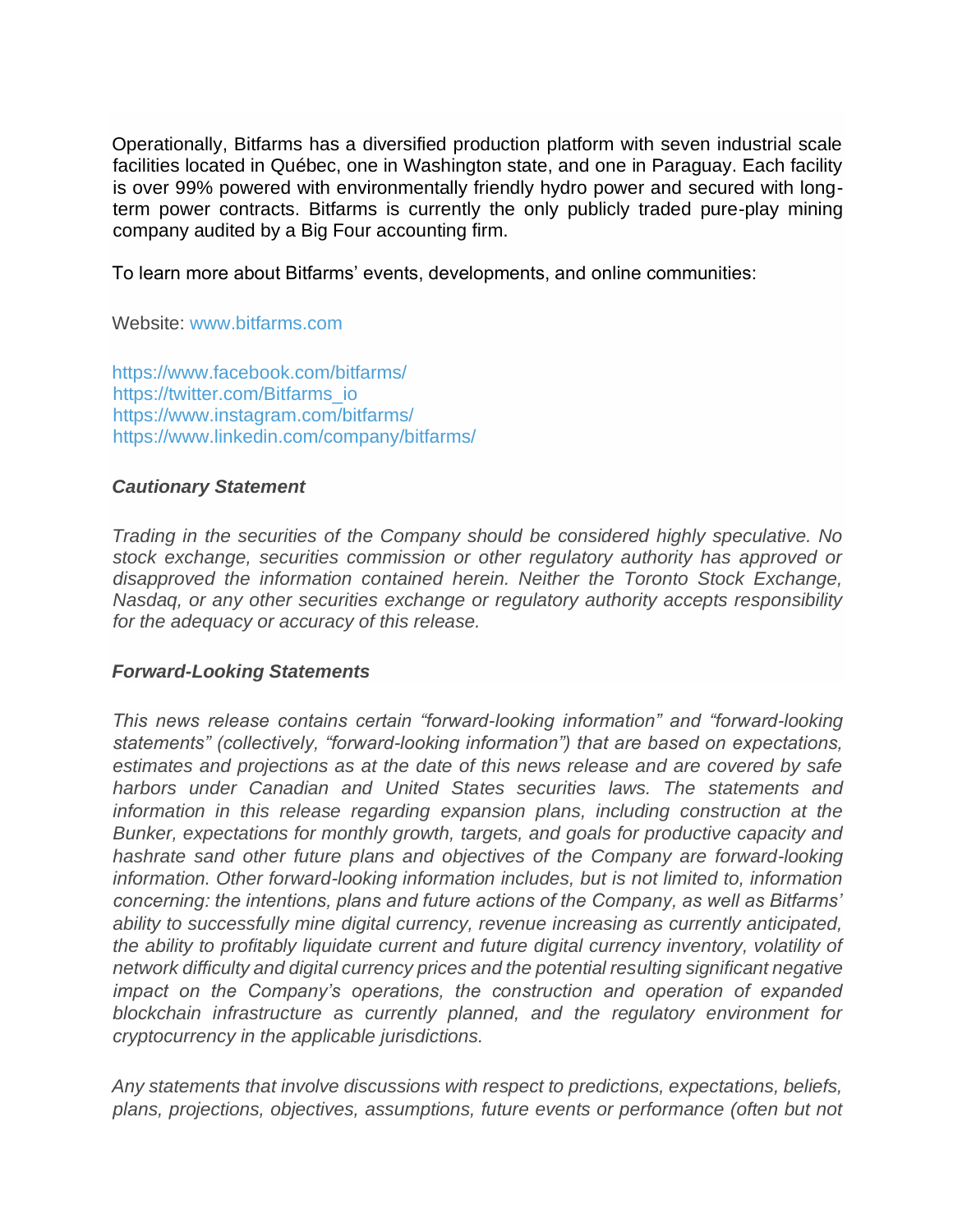*always using phrases such as "expects", or "does not expect", "is expected", "anticipates" or "does not anticipate", "plans", "budget", "scheduled", "forecasts", "estimates", "believes" or "intends" or variations of such words and phrases or stating that certain actions, events or results "may" or "could", "would", "might" or "will" be taken to occur or be achieved) are not statements of historical fact and may be forward-looking information and are intended to identify forward-looking information.*

This forward-looking information is based on assumptions and estimates of management of the Company at the time they were made, and involves known and unknown risks, uncertainties and other factors which may cause the actual results, performance or achievements of the Company to be materially different from any future results, performance or achievements expressed or implied by such forward-looking information. Such factors include, among others, risks relating to: the global economic climate; dilution; the Company's limited operating history; future capital needs and uncertainty of additional financing, including the Company's ability to utilize the Company's at-the-market offering (the "ATM Program") and the prices at which the Company may sell Common Shares in the ATM Program, as well as capital market conditions in general; risks relating to the strategy of maintaining and increasing Bitcoin holdings and the impact of depreciating Bitcoin prices on working capital; the competitive nature of the industry; currency exchange risks; the need for the Company to manage its planned growth and expansion; the effects of product development and need for continued technology change; the ability to maintain reliable and economical sources of power to run its cryptocurrency mining assets; the impact of energy curtailment or regulatory changes in the energy regimes in the jurisdictions in which the Company operates; protection of proprietary rights; the effect of government regulation and compliance on the Company and the industry; network security risks; the ability of the Company to maintain properly working systems; reliance on key personnel; global economic and financial market deterioration impeding access to capital or increasing the cost of capital; share dilution resulting from the ATM Program and from other equity issuances; and volatile securities markets impacting security pricing unrelated to operating performance. In addition, particular factors that could impact future results of the business of Bitfarms include, but are not limited to: the construction and operation of facilities may not occur as currently planned, or at all; expansion may not materialize as currently anticipated, or at all; the digital currency market; the ability to successfully mine digital currency; revenue may not increase as currently anticipated, or at all; it may not be possible to profitably liquidate the current digital currency inventory, or at all; a decline in digital currency prices may have a significant negative impact on operations; an increase in network difficulty may have a significant negative impact on operations; the volatility of digital currency prices; the anticipated growth and sustainability of hydroelectricity for the purposes of cryptocurrency mining in the applicable jurisdictions; the inability to maintain reliable and economical sources of power for the Company to operate cryptocurrency mining assets; the risks of an increase in the Company's electricity costs, cost of natural gas, changes in currency exchange rates, energy curtailment or regulatory changes in the energy regimes in the jurisdictions in which the Company operates and the adverse impact on the Company's profitability; the ability to complete